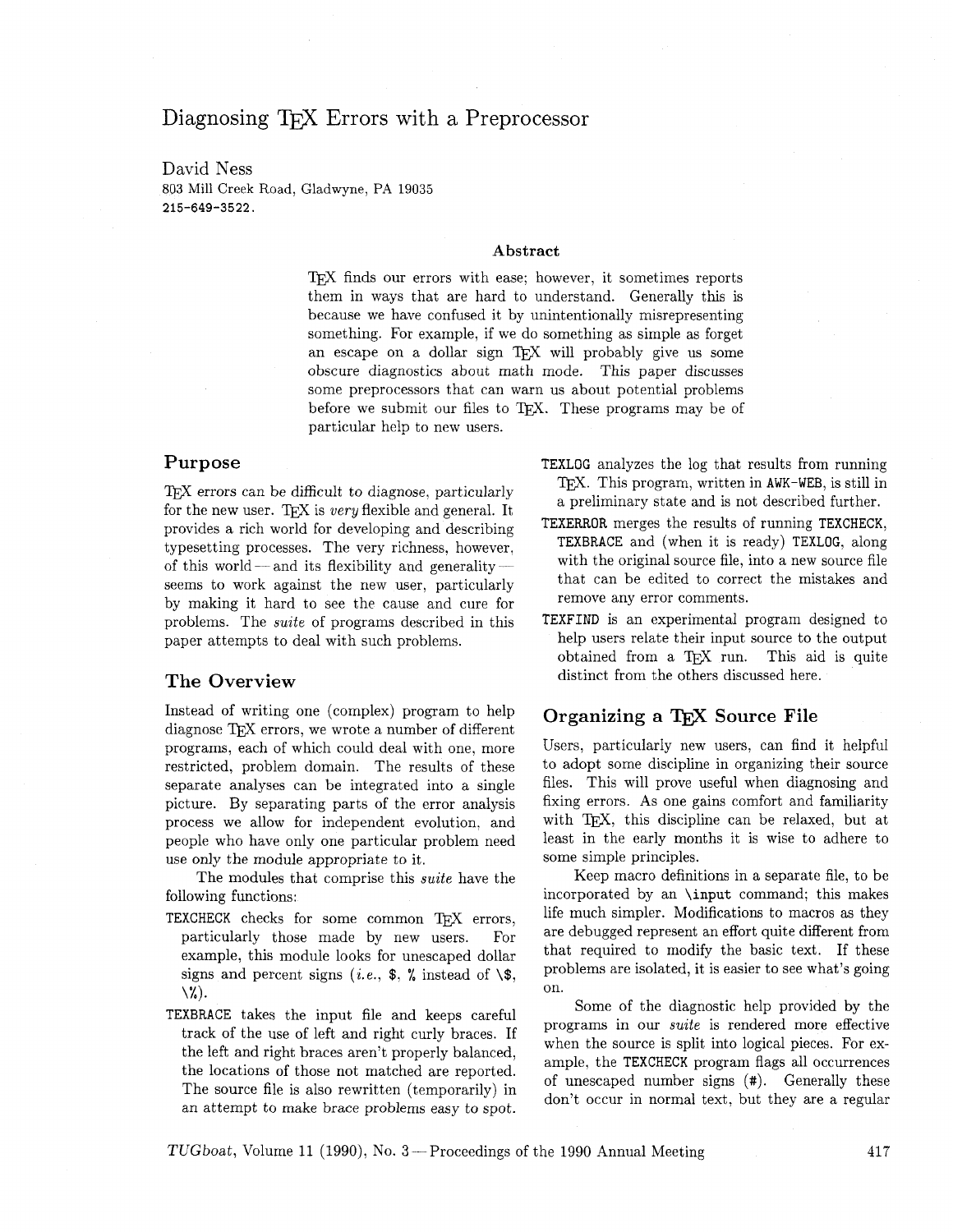part of macro definitions. If the macros are in a sep arate file, which we don't pass through TEXCHECK, then no confusing diagnostics will appear.

#### **TEXCHECK World-view**

TEXCHECK was written to warn about potential problems. Since it is preferable to be warned too often than not often enough, occasionally warnings are generated about things that would be found legal if a more substantial analysis of the TFX source were made. The source file is not analyzed in a deep way, so complex things like mode shifts and macros will be missed.

The idea of creating a *Lint* for TFX was rejected because of the complexity of *Q,X* syntax. After all, in TEX it is an easy matter to redefine nearly everything, and keeping track of all of this would rival writing the TFX processor itself!

We gave up on the idea of doing the job perfectly and may have gone to the other extreme. Our principal goal is simplicity, in particular we hope to share these ideas with others, so that feedback will help us to develop them further.

TEXCHECK **warnings.** TEXCHECK warns about a variety of possible errors. Most of the warnings are designed for new users, but even old hands at TFX may find a pass through TEXCHECK is worth the trouble, particularly if the source file was captured by someone not too familiar with TFX.

Here is a list of warning messages which TEX-CHECK may issue:

*Angle brackets probably need to be in* \tt *font.* 

Many T<sub>F</sub>X fonts place the upside down exclamation point and question mark in the ASCII table where the angle brackets are in the \tt font. This warns about all angle brackets in the text, unless they are preceeded on their line by a percent sign (and thus are probably in a comment).

*Something may be missing to avoid end-of-sentence spacing.* 

TEX has some sensible, but complex, rules about when it puts in end-of-sentence spacing. This warning indicates that  $T_{F}X$  will put end-ofsentence spacing after a particular period, and TEXCHECK thinks it may be inappropriate (for example, on the period after 'Dr').

*Perhaps there should be end-of-sentence spacing here, and there won't be.* 

We might also have a place where a capital ahead of a period blank might have suppressed end-ofsentence spacing when it shouldn't have. This checks for that situation too.

*Em- and En-dashes generally abut the words on either side.* 

English typesetting specification suggests that dashes abut the words on either side. This warns about what appears to be contrary usage.

*Number-signs are generally only in macro definitions.* 

Number signs are common in normal text so they may sometimes be entered without being properly escaped. Since they normally represent arguments to macros in  $T<sub>F</sub>X$ , diagnostics can be confusing. TEXCHECK warns about them indiscriminately, *i.e.,* it makes no attempt to see if the unescaped # is being used legally (for example in a macro definition).

*Double quotes should go away.* 

TFX usage calls for two left quotes and two right quotes, which become left double quote and right double quote. While the typewriter double quote character will produce the TEX right double quote, it probably shouldn't be used at all for quotes in a T<sub>F</sub>X source.

*Ampersands usually perform tab skips.* 

Ampersands generally represent tab stops in alignments. This warns about *all* unescaped ampersands because error diagnostics that result from ampersand misuse can be confusing.

*Underscores and carets generally are sub- and superscripts in math mode.* 

Sometimes underscores and carets creep into normal TFX text. They can generate confusing error messages there because they ordinarily represent sub- and super-scripts in math mode. This message will appear when underscores and carets are detected not following a dollar-sign that might indicate a previous shift into math on the line. In TEXCHECK no attempt is made to detect whether we are in math mode, which is complicated to determine.

'% ' *preceded by digits probably should be escaped.* 

We often forget to escape percent signs. This can cause text to disappear. This warning raises a question about situations where a number is followed by a percent sign (perhaps separated by blanks), without the percent sign being escaped.

*Check to make sure that the thing following the* '%' *sign is a comment.* 

As an alternative, if the first thing following a percent sign (after some optional blanks) isn't an upper case alphabetic character (that might begin a comment), then we also raise a question.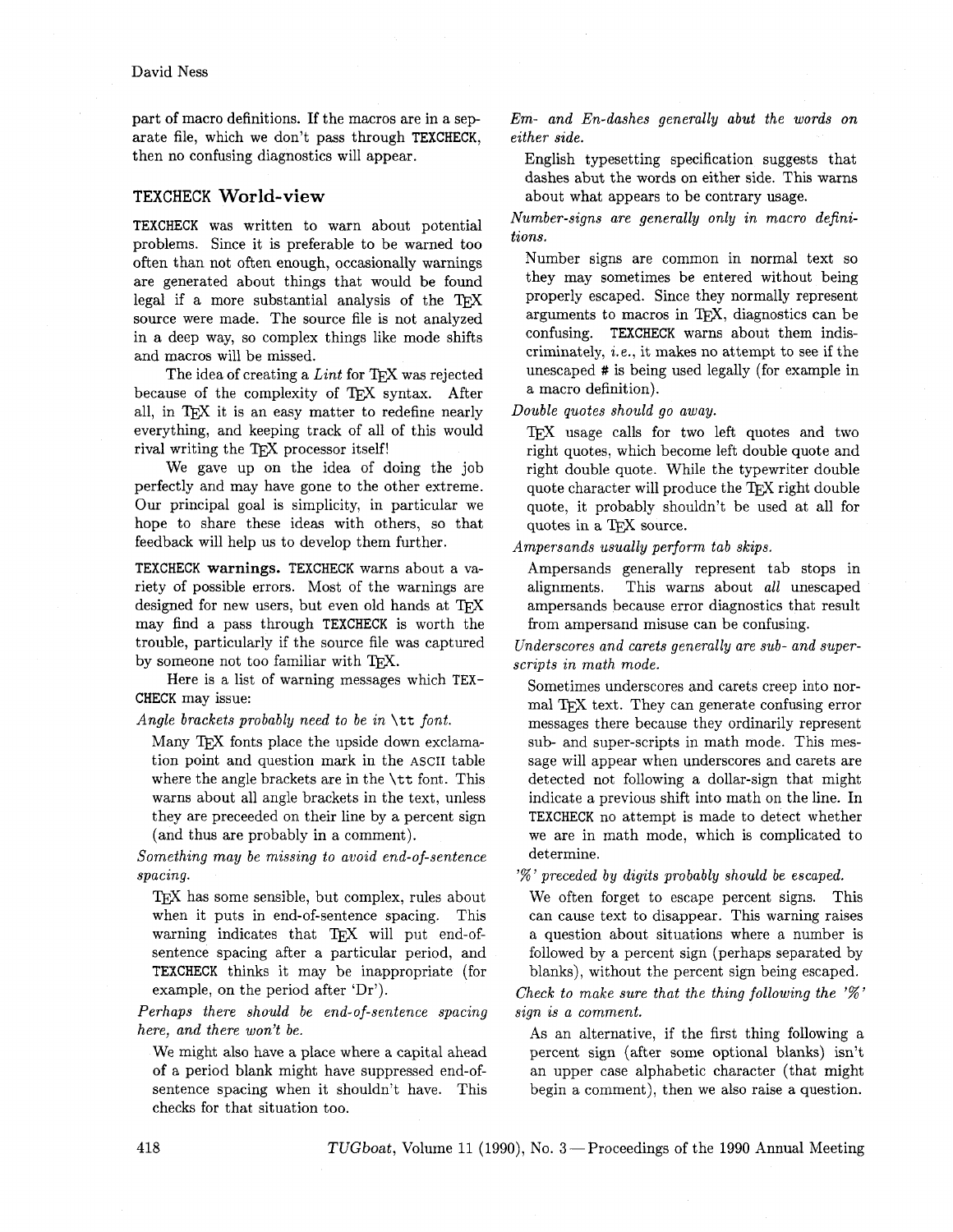The dollar sign indicates a shift to 'math'. Was that intended?

If a dollar sign happens to be followed by a number, it is possible that a real dollar amount was intended, and an escape forgotten. This message will, of course, improperly appear when something introduced in math mode begins with a number, but this is a smaller price to pay.

**Running** TEXCHECK. TEXCHECK can be executed with a number of switches. If none are specified it will, like the other modules described here, prompt for the appropriate inputs.

The switch  $-I$  x tells TEXCHECK to use 'x' as the input file.  $-0 \times \text{names } 'x'$  as the output file. If the switch  $-F \times$  is used, then the input file is assumed to be 'x.TEX' and the output file will be **'x** . CHK'.

TEXCHECK can issue reports at five different levels. The level of reporting is indicated with a -R n. Level **3** provides the greatest amount of descriptive information while level 0 provides the least. Level  $-1$  is used when the output of TEXCHECK is to be fed into TEXERROR.

#### **TEXBRACE Functions**

The purpose of TEXBRACE is to help us find errors in curly-brace structure. These pose particularly nattering problems for TFX because a missing brace will often cause  $T_F X$  to misinterpret some element of the structure and can create obscure error messages.

TEXBRACE performs two functions. The easier to understand involves finding the lines on which unmatched left curly braces occur. A list of line numbers for unmatched braces is made by the program and as corresponding right braces occur this list is adjusted. If the list is not empty at the end of the file, it shows where the unmatched braces were. TEXBRACE will also report on excessive right curly braces if they occur, but this is generally a less difficult problem.

The other function of TEXBRACE involves creating a copy of the input file in a form that will emphasize its brace structure. When writing this copy, TEXBRACE replaces returns with blanks, thus producing (impossibly) long lines of text; however, each time a brace is encountered we drop to a new line and indent (for left braces) or outdent (for right braces). The file that results from this isn't good for anything but looking at brace structure, but any problems with this structure then turn out to be obvious.

**Running** TEXBRACE. TEXBRACE can be executed with a number of switches. The switch  $-I x$  tells **TEXBRACE** to use  $x'$  as the input file.  $-0$  x names  $x'$  as the output file. If the switch  $-F \times$  is used, then the input file is assumed to be 'x. TEX' and the output file will be 'x .BRC'.

TEXBRACE can issue reports at two different levels. The level of reporting is indicated with a  $-R$  n. Level  $-1$  is used when the output of TEXBRACE is to be fed into TEXERROR. Level 0 provides output to be read by the user. At level 0 the entire text of the file is rewritten in a way that emphasizes brace structure. At level  $-1$ , only the error messages are written.

#### **TEXERROR Functions**

TEXERROR takes the output of TEXCHECK, TEXBRACE and (when ready) TEXLOG and merges them with the original source into a new copy of the file. Each of the routines identifies the line number on which potential errors have been reported and this module takes all messages appropriate for each line and places them in the output file just following the line in question.

The lines generated by these programs are in a format appropriate for TFX comments. TEXERROR also arranges to have the first line of a block of error messages begin with "XERROR" and end with "%ERROR-MERGE End". This makes them easy to find with a text editor.

**Running** TEXERROR. TEXERROR can be executed with a number of switches. The switch -I x tells **TEXERROR** to use  $x'$  as the input file.  $-0$  x names 'x' as the output file. If the switch -F **x** is used, then the input file is assumed to be 'x.TEX', the brace error input file is 'x .BRC', the check error file is 'x. CHK' and the log error input file is 'x .ERL'. The output file will be 'x. NEW'.

#### **TEXFIND**

TEXFIND is an experimental program designed to act as a prototype for a TFX error facility that would allow the user to associate the input source file directly with what is seen in the output.

TEXFIND takes each piece of recognizable text in a document and follows it with a TEX call **\spc [m** , **n]** where m represents the line number and n the column number of the source file line that began the word in question. Since it is very difficult to know anything about the actual effect of a macro without profound analysis, only first level text is recognized by TEXTFIND.

TUGboat, Volume 11 (1990), No. 3 – Proceedings of the 1990 Annual Meeting